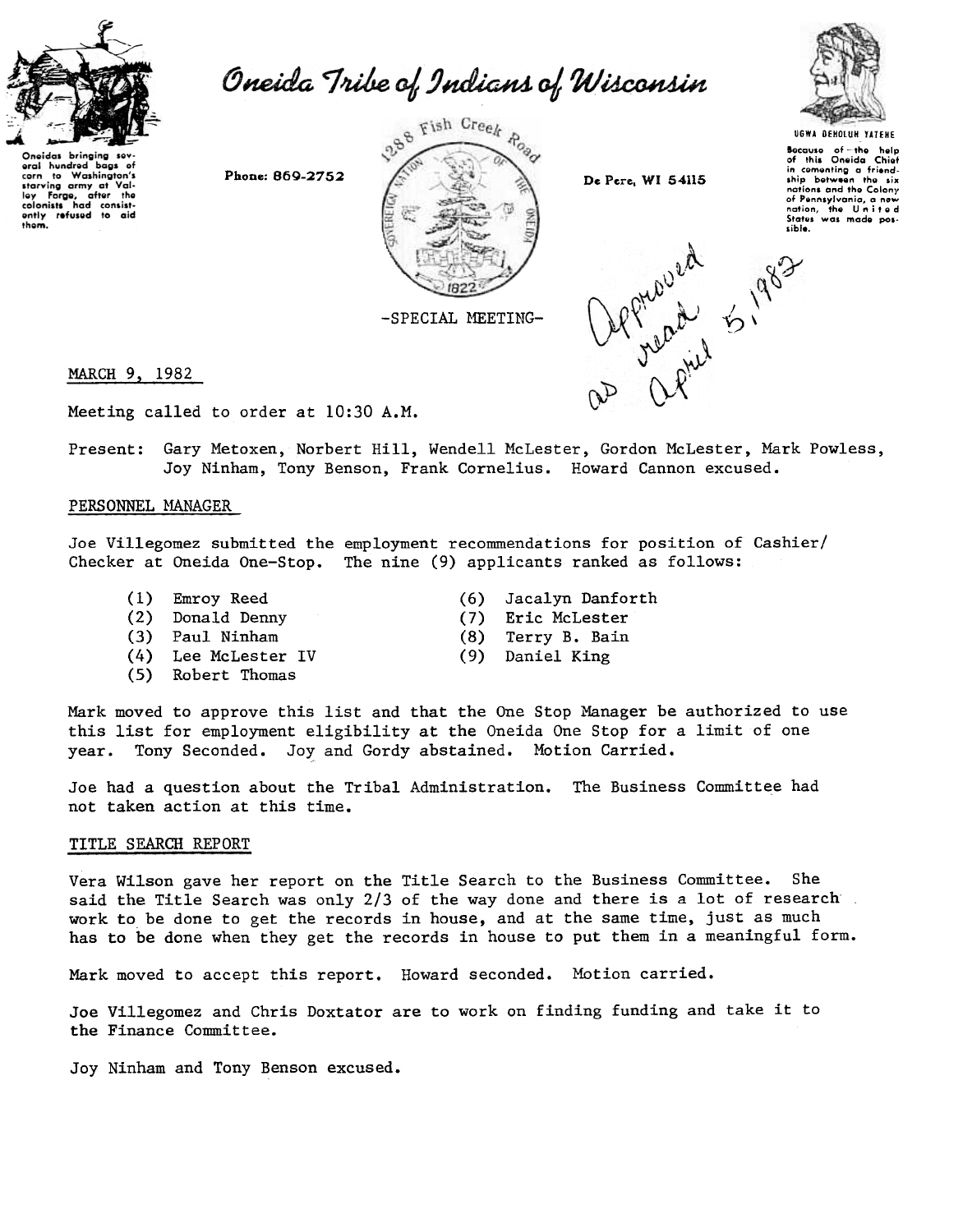The Business Committee took action on the following from the Finance and Appropriations Meeting minutes of March 9, 1982:

- (1) Mark moved to accept the approval for the sign for the gas station from Jones Sign Co. E.C. Wendell Seconded. Motion approved.
- Norbert moved to accept the purchase of the Xerox 3450 Copier, Frank Seconded. Motion approved.
- (3) Mark moved to accept the approval of the Mailroom Equipment. Tony seconded. Motion approved.
- (4) Howard moved to accept the approval of the budget revision for the museum. Tony seconded. Motion approved.
- (5) Mark moved to accept the approval of the Budget Revision for the Language Program. Howard Seconded. Motion approved.
- (6) Wendell moved to accept the approval of the Health Center budget. Norbert seconded. Motion approved.
- (7) Howard moved to accept the approval of back pay for Commodore Metoxen from  $1/1/80 - 9/26/80$  to come from Enterprise and Discretionary account.

Norbert seconded. Motion approved.

Mark would like to know how may positions there are at the Health Center.

## TRAVEL REQUEST

Gary and Wendell are to go to Ashland on March 10-11, 1982 to meet with BrA about Tribal Budgets. Mark moved for approval. Frank seconded. Motion carried.

Jerry Hill is to go to the Federal Bar Association Conference in Ft. Worth, Tx. on March 25-26 and continue on to the NAICJA Meeting in Albuquerque, NM on March 29-April 1, 1982. Norbert moved to approve travel. Tony seconded. Motion carried.

Wendell made a motion that the Business Committee work on the Priority List March 12, 1982. Mark seconded. Motion carried.

Mark would like to spend some time on March 12 dealing with material to send to SENSE.

## LAND PURCHASE

Francis Skenandore's memo to the Business Committee on March 4, 1982 stated two options for the purchase of the R. Ambrosius Land.

- (1) Cash payment of \$110,00
- (2) Land Contract 15 year

Frank moved for approval of Option  $#1$ , contingent of fund being available. Howard seconded. Motion carried.